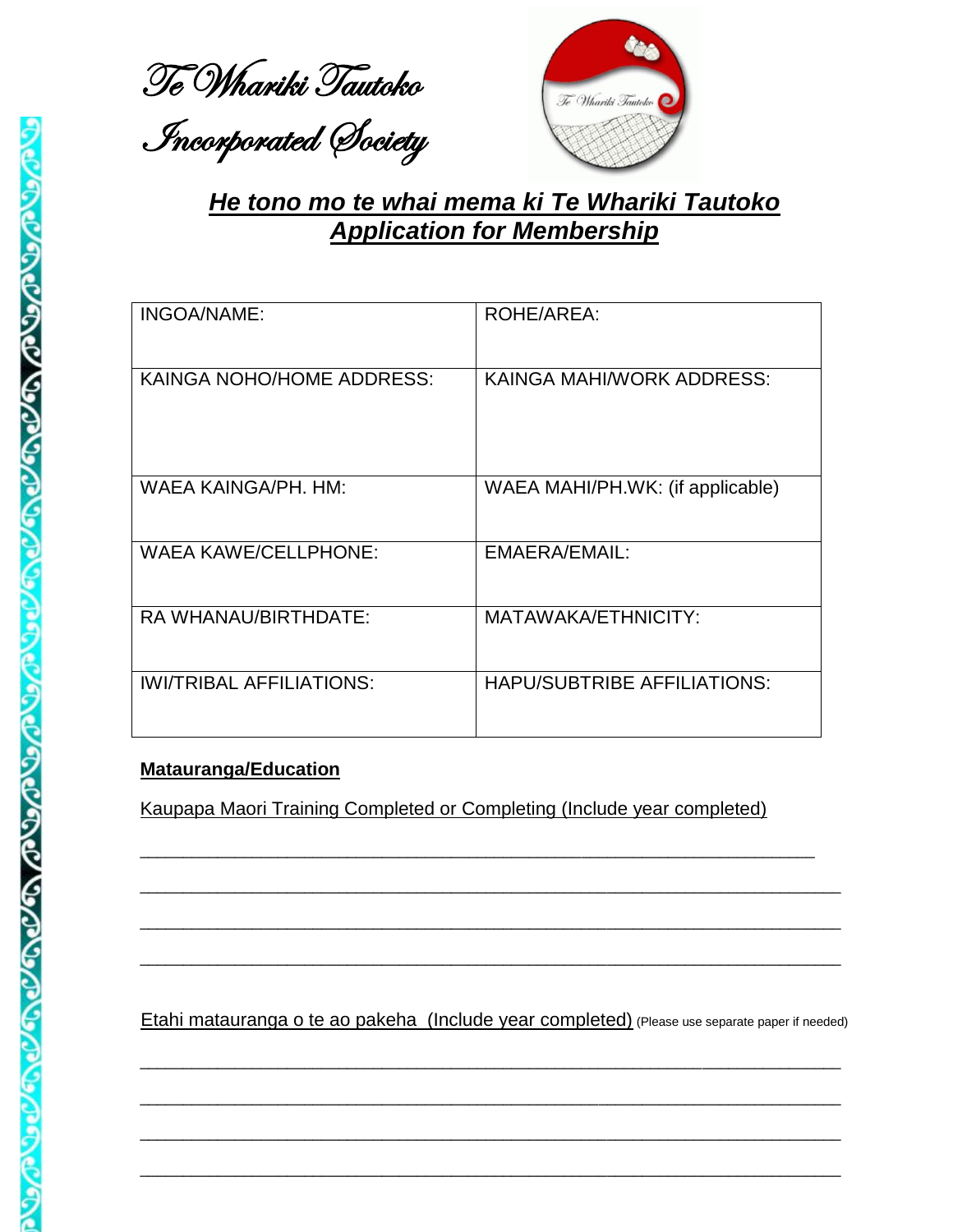## **Na mea Whakahauhanga/Mandatory Information**

### **Ko wai koe/Applicant Information**

Please answer the following questions to the best of your ability (Feel free to add more paper) *Brief explanation of your life experiences that have prepared you to join Te Whariki Tautoko* 

*What are your expectations from Te Whariki Tautoko?*

*What can you offer Te Whariki Tautoko?*

*Is there anything you would like to add to support your application?*

#### **Declaration**

This information will be used for the purpose of achieving the aims and objectives of Te Whariki Tautoko and appropriate information retention. Membership status may be published on the Te Whariki Tautoko website in an area which is accessible to the public. Otherwise, unless required by law, personal details will not be shared with any other organisation or individual, except for statistical purposes.

| Signature: | Date: |  |
|------------|-------|--|
|            |       |  |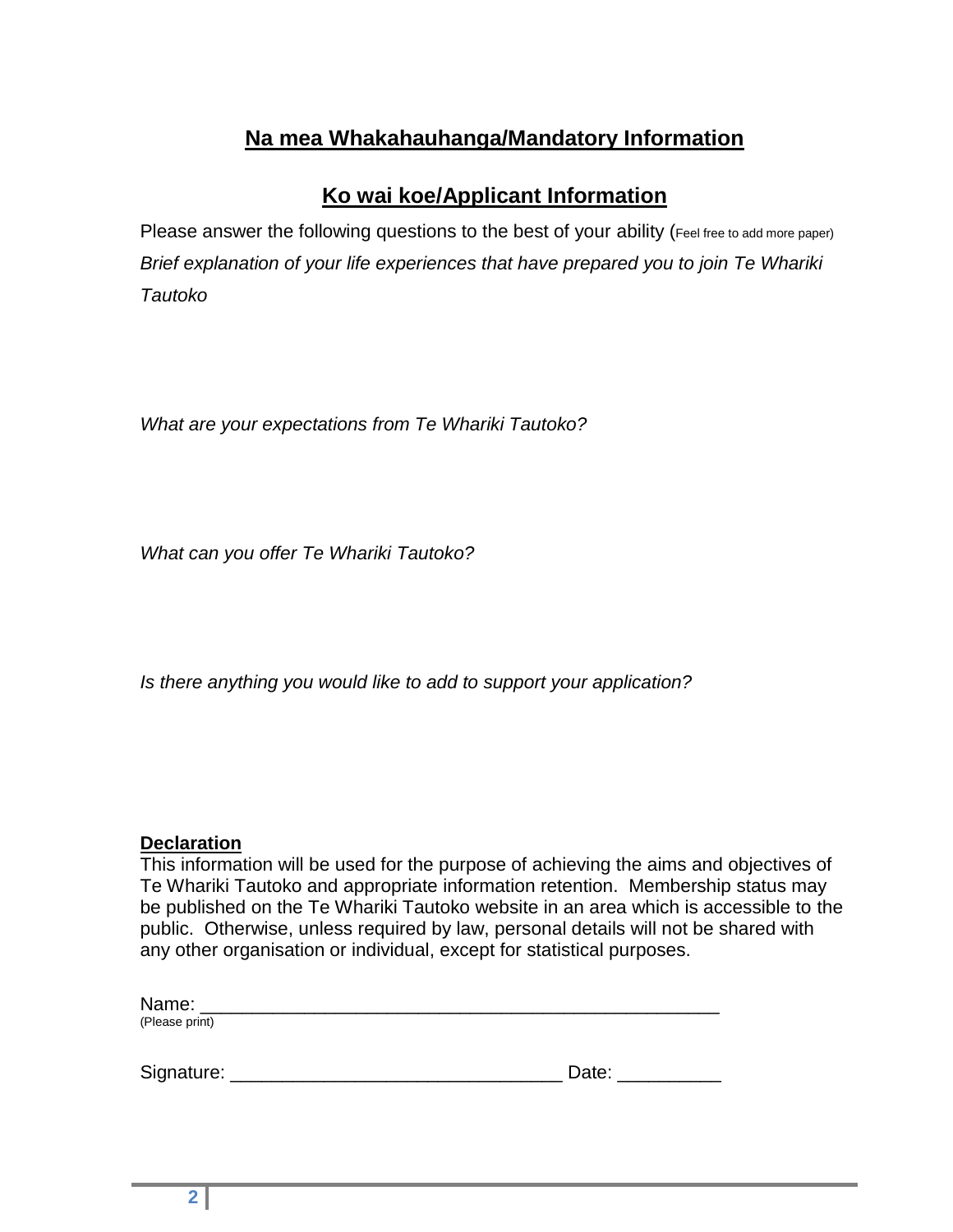## **Korero o te Kaimanaaki/mentor/supervisor Information**

| Name:                                                                                                           |                                                   | Ph:                                               | Email: |  |  |  |
|-----------------------------------------------------------------------------------------------------------------|---------------------------------------------------|---------------------------------------------------|--------|--|--|--|
|                                                                                                                 | How long have known the applicant?                |                                                   |        |  |  |  |
|                                                                                                                 | Supervision provided: (please select appropriate) |                                                   |        |  |  |  |
|                                                                                                                 |                                                   | a) Cultural (a) Clinical (a) Cultural/Clinical    |        |  |  |  |
|                                                                                                                 |                                                   |                                                   |        |  |  |  |
| How often do you hui                                                                                            |                                                   |                                                   |        |  |  |  |
|                                                                                                                 |                                                   | a) Weekly e) fortnightly i) monthly o) bi-monthly |        |  |  |  |
| Please comment:                                                                                                 |                                                   |                                                   |        |  |  |  |
| Please comment further on knowledge and experiences to support application (please<br>use more paper if needed) |                                                   |                                                   |        |  |  |  |
|                                                                                                                 |                                                   |                                                   |        |  |  |  |
|                                                                                                                 |                                                   |                                                   |        |  |  |  |
|                                                                                                                 |                                                   |                                                   |        |  |  |  |
|                                                                                                                 |                                                   |                                                   |        |  |  |  |
|                                                                                                                 |                                                   |                                                   |        |  |  |  |
|                                                                                                                 |                                                   |                                                   |        |  |  |  |
| Signed:                                                                                                         |                                                   |                                                   | Date:  |  |  |  |

Thank you very much for providing the above information to support this application.